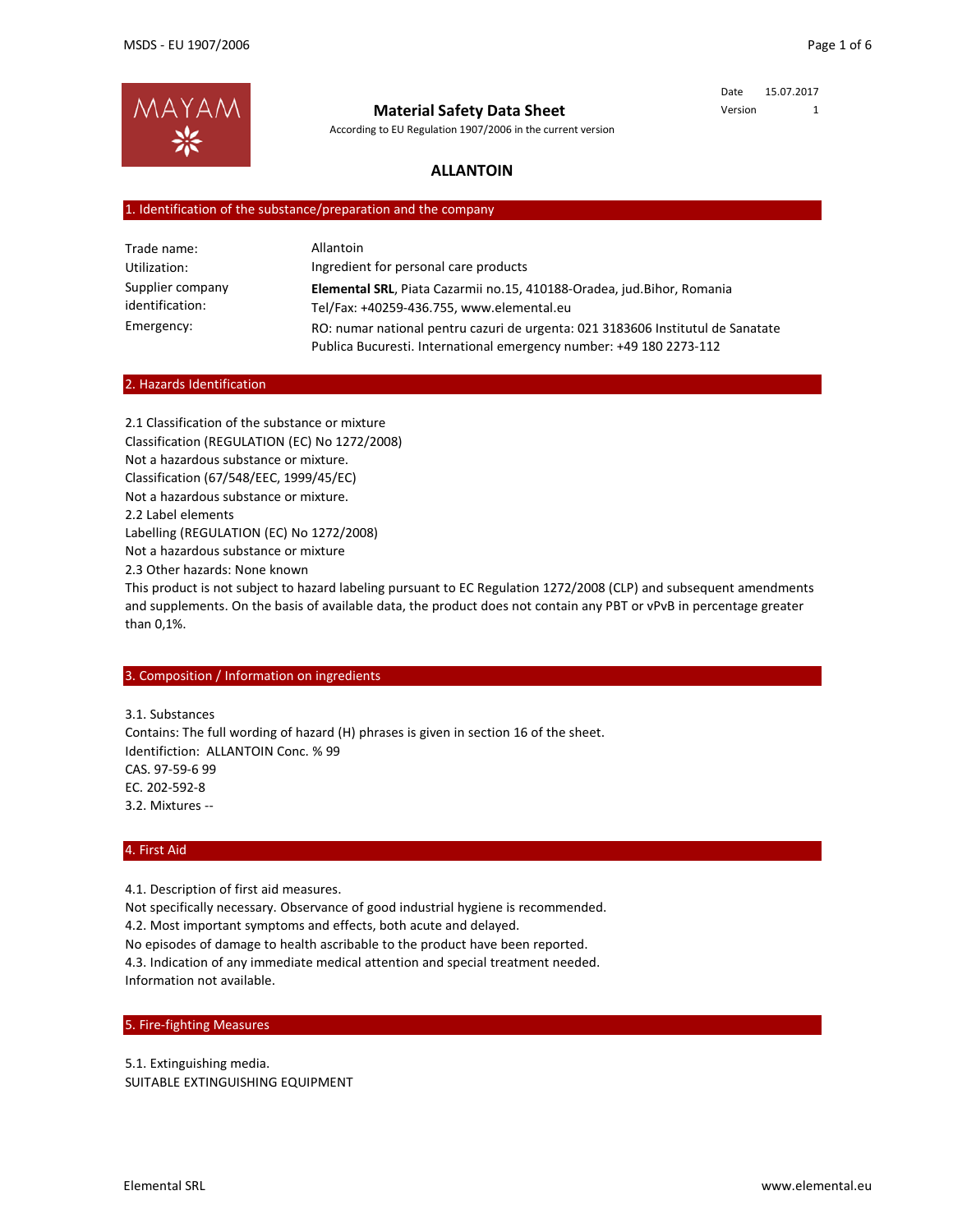

According to EU Regulation 1907/2006 in the current version

### Date 15.07.2017 Version 1

# **ALLANTOIN**

The extinguishing equipment should be of the conventional kind: carbon dioxide, foam, powder and water spray. UNSUITABLE EXTINGUISHING EQUIPMENT

None in particular.

5.2. Special hazards arising from the substance or mixture.

HAZARDS CAUSED BY EXPOSURE IN THE EVENT OF FIRE

Do not breathe combustion products. The product is combustible and, when the powder is released into the air in sufficient concentrations and in the presence of a source of ignition, it can create explosive mixtures with air. Fires may start or get worse by leakage of the solid product from the container, when it reaches high temperatures or through contact with sources of ignition.

5.3. Advice for firefighters.

GENERAL INFORMATION

Use jets of water to cool the containers to prevent product decomposition and the development of substances potentially hazardous for health. Always wear full fire prevention gear. Collect extinguishing water to prevent it from draining into the sewer system. Dispose of contaminated water used for extinction and the remains of the fire according to applicable regulations.

SPECIAL PROTECTIVE EQUIPMENT FOR FIRE‐FIGHTERS

Normal fire fighting clothing i.e. fire kit (BS EN 469), gloves (BS EN 659) and boots (HO specification A29 and A30) in combination with self‐contained open circuit positive pressure compressed air breathing apparatus (BS EN 137).

6. Accidental release measures:

6.1. Personal precautions, protective equipment and emergency procedures.

Use breathing equipment if fumes or powders are released into the air. These indications apply for both processing staff and those involved in emergency procedures.

6.2. Environmental precautions.

The product must not penetrate into the sewer system or come into contact with surface water or ground water. 6.3. Methods and material for containment and cleaning up.

Confine using earth or inert material. Collect as much material as possible and eliminate the rest using jets of water. Contaminated material should be disposed of in compliance with the provisions set forth in point 13.

6.4. Reference to other sections.

Any information on personal protection and disposal is given in sections 8 and 13.

### 7. Handling and Storage

7.1. Precautions for safe handling.

Before handling the product, consult all the other sections of this material safety data sheet. Avoid leakage of the product into the environment. Do not eat, drink or smoke during use.

7.2. Conditions for safe storage, including any incompatibilities.

Keep the product in clearly labelled containers. Keep containers away from any incompatible materials, see section 10 for details.

7.3. Specific end use(s).

Information not available other than stated at section 1 of this sheet.

### 8. Exposure Controls and Personal Protection

8.1. Control parameters.

### ALLANTOIN

During the risk assessment process, it is essential to take into consideration the ACGIH occupational exposure levels for

/ /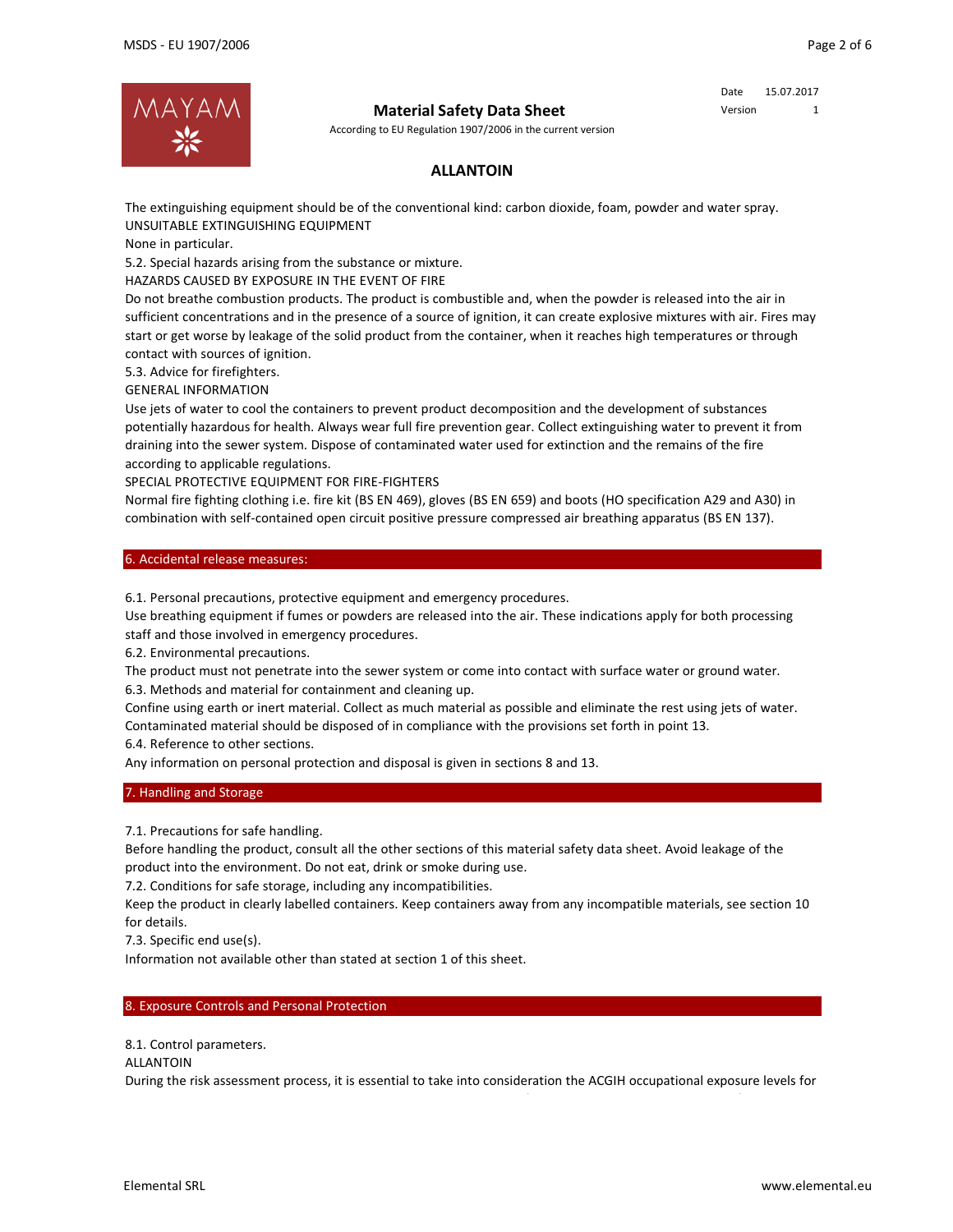

According to EU Regulation 1907/2006 in the current version

# Version 1

Date 15.07.2017

# **ALLANTOIN**

inert particulate otherwise classified (PNOC respirable fraction: 3 mg/m3; PNOC inhalable fraction: 10 mg/m3). For values above these limits, use a P type filter, whose class (1, 2 or 3) must be chosen according to the outcome of risk assessment.

Predicted no‐effect concentration ‐ PNEC. Normal value in fresh water 1 mg/l Normal value in marine water 0,1 mg/l Normal value for fresh water sediment 0,85 mg/kg Normal value for marine water sediment 0,0085 mg/kg Normal value for water, intermittent release 10 mg/l Normal value of STP microorganisms 10000 mg/l Normal value for the terrestrial compartment 0,256 mg/kg

8.2. Exposure controls.

Comply with the safety measures usually applied when handling chemical substances.

HAND PROTECTION None required.

SKIN PROTECTION None required.

EYE PROTECTION None required.

RESPIRATORY PROTECTION

Use a type P filtering facemask (see standard EN 149) or equivalent device, whose class (1, 2 or 3) and effective need, must be defined according to the outcome of risk assessment.

ENVIRONMENTAL EXPOSURE CONTROLS.

The emissions generated by manufacturing processes, including those generated by ventilation equipment, should be checked to ensure compliance with environmental standards.

### 9. Physical and Chemical Properties

9.1. Information on basic physical and chemical properties. Appearance powder Colour white Odour odourless Odour threshold. Not available. pH. 4 Melting point / freezing point. 230 °C. Initial boiling point. Not applicable. Boiling range. Not available. Flash point. Not applicable. Evaporation rate Not available. Flammability (solid, gas) Not available. Lower inflammability limit. Not available. Upper inflammability limit. Not available. Lower explosive limit. Not available. Upper explosive limit. Not available. Vapour pressure. < 0,000010 hPa Vapour density non applicabile Relative density. 0,700 Kg/l Solubility partially soluble in water Partition coefficient: n‐octanol/water ‐ 3,14 Auto-ignition temperature. Not available. Decomposition temperature. 230°C Viscosity Not available. Explosive properties not applicable Oxidising properties not applicable 9.2. Other information. Information not available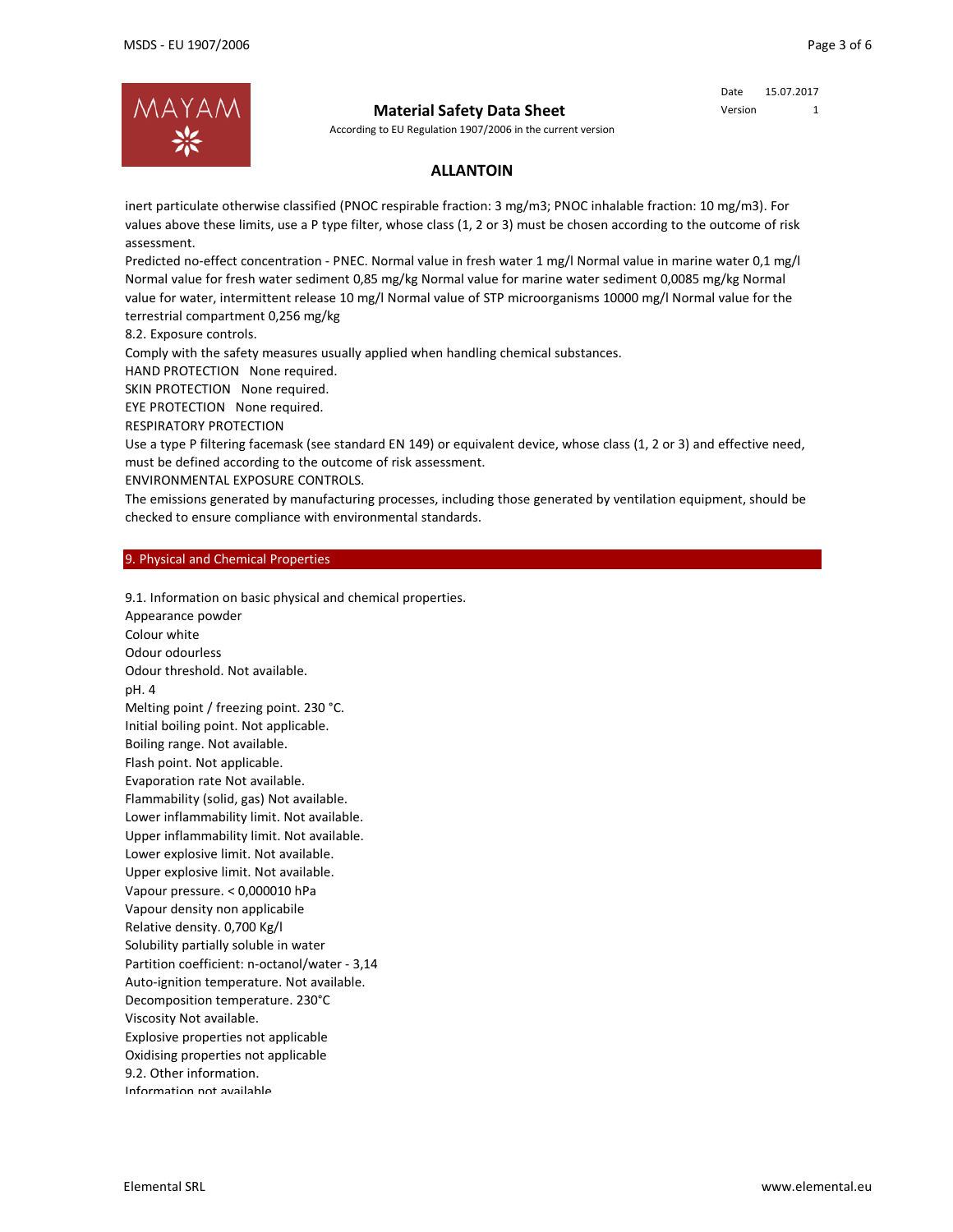

According to EU Regulation 1907/2006 in the current version

Date 15.07.2017 Version 1

# **ALLANTOIN**

Information not available.

# 10. Stability and Reactivity

10.1. Reactivity.

There are no particular risks of reaction with other substances in normal conditions of use.

10.2. Chemical stability.

The product is stable in normal conditions of use and storage.

10.3. Possibility of hazardous reactions.

No hazardous reactions are foreseeable in normal conditions of use and storage.

10.4. Conditions to avoid.

None in particular. However the usual precautions used for chemical products should be respected.

10.5. Incompatible materials.

Acids, basis.

10.6. Hazardous decomposition products.

Carbon oxides, nitrogen oxides.

### 11. Toxicological Information

According to currently available data, this product has not yet produced health damages. Anyway, it must be handled carefully according to good industrial practices. This product may have slight health effects on sensitive people, by inhalation and/or cutaneous absorption and/or contact with eyes and/or ingestion.

11.1. Information on toxicological effects. ALLANTOIN LD50 (Oral).> 10000 mg/kg ratto LD50 (Dermal).> 5000 mg/kg coniglio

#### 12. Ecological Information

Use this product according to good working practices. Avoid littering. Inform the competent authorities, should the product reach waterways or sewers or contaminate soil or vegetation.

12.1. Toxicity.

ALLANTOIN LC50 ‐ for Fish. > 5000 mg/kg Danio rerio EC50 ‐ for Crustacea. > 100 mg/L Daphnia magna EC50 ‐ for Algae / Aquatic Plants. > 100 mg/l/72h Desmodesmus subspicatus

12.2. Persistence and degradability

Rapidly biodegradable.

12.3. Bioaccumulative potential.

Partition coefficient: n‐octanol/water. 3,14

12.4. Mobility in soil.

Information not available.

12.5. Results of PBT and vPvB assessment.

On the basis of available data, the product does not contain any PBT or vPvB in percentage greater than 0,1%.

12.6. Other adverse effects.

Information not available.

#### 13. Disposal Considerations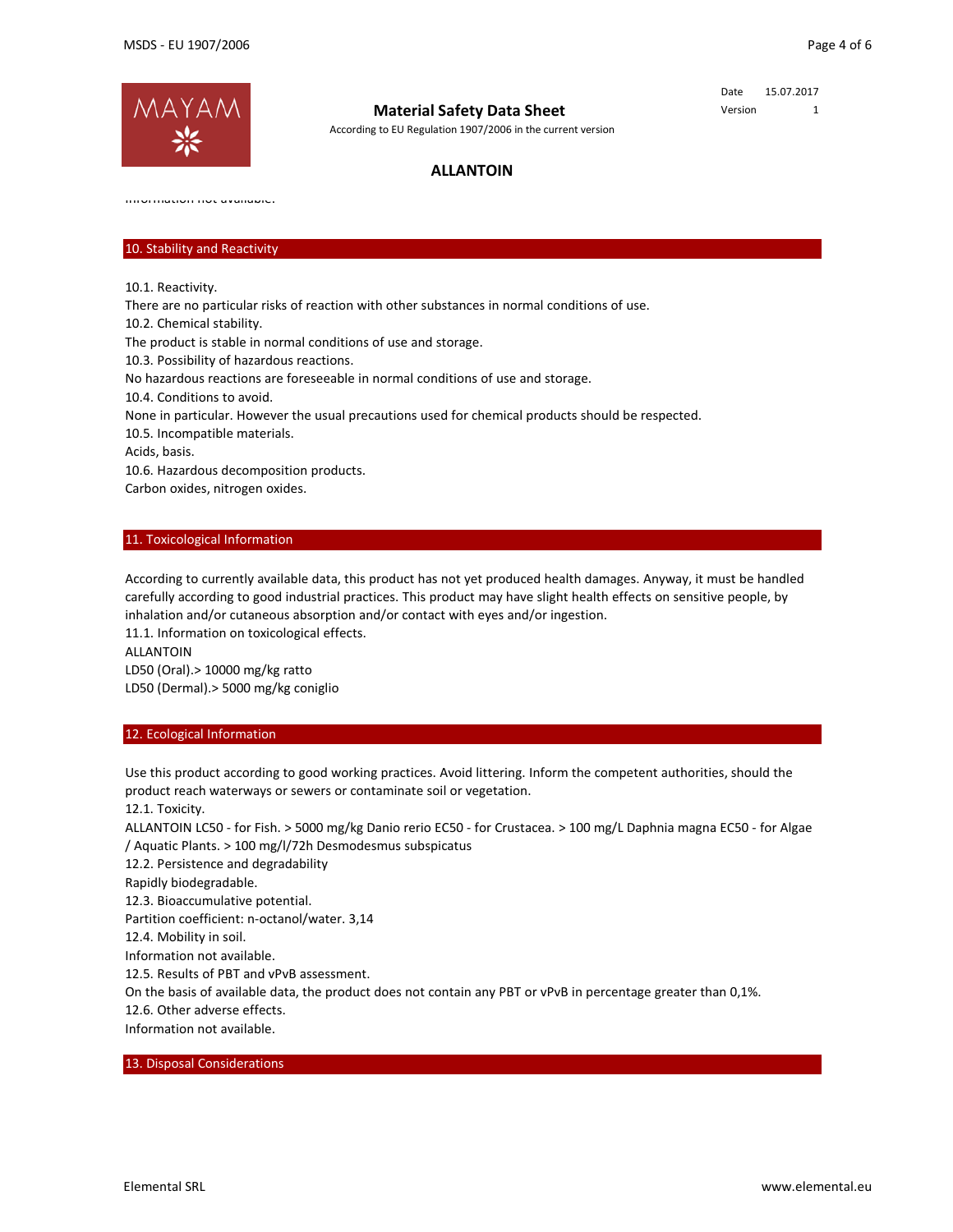Date 15.07.2017 Version 1



### **Material Safety Data Sheet**

According to EU Regulation 1907/2006 in the current version

# **ALLANTOIN**

13.1. Waste treatment methods.

Reuse, when possible. Neat product residues should be considered special non‐hazardous waste.

Disposal must be performed through an authorised waste management firm, in compliance with national and local regulations.

Solid residues may be suitable for disposal in an authorised landfill site.

CONTAMINATED PACKAGING

Contaminated packaging must be recovered or disposed of in compliance with national waste management regulations.

#### 14. Transport Information

14.1 UN number ADR/RID: ‐ IMDG: ‐ IATA: ‐ Not regulated for transport

14.2 UN proper shipping name

ADR/RID: Not dangerous goods. IMDG: Not dangerous goods. IATA: Not dangerous goods

14.3 Transport hazard class(es) ADR/RID: ‐ IMDG: ‐ IATA: ‐

14.4 Packaging group ADR/RID: ‐ IMDG: ‐ IATA: ‐

14.5 Environmental hazards ADR/RID: no IMDG Marine pollutant: no IATA: no

14.6 Special precautions for user: For information on handling, see section 7. For information on personal protective

equipment, see section 8. For information on disposal, see section 13.

14.7. Transport in bulk according to Annex II of MARPOL 73/78 and the IBC Code: Not defined.

#### 15. Additional Regulatory Information

15.1. Safety, health and environmental regulations/legislation specific for the substance or mixture.

Seveso category. None.

Restrictions relating to the product or contained substances pursuant to Annex XVII to EC Regulation 1907/2006. None.

Substances in Candidate List (Art. 59 REACH). None.

Substances subject to authorisarion (Annex XIV REACH). None.

Substances subject to exportation reporting pursuant to (EC) Reg. 649/2012: None.

Substances subject to the Rotterdam Convention: None.

Substances subject to the Stockholm Convention: None.

Healthcare controls.

Information not available.

15.2. Chemical safety assessment.

No chemical safety assessment has been processed for the mixture and the substances it contains.

#### 16. Other Information

Disclaimer:

This material safety data sheet does not constitute a guarantee of the properties of the product and is not a contractual legal report. The information is given in good faith on the basis of our best knowledge of the product at the indicated time. However, we cannot accept responsibility or liability for any consequences arising from its use, no warranty for correctness and completeness is given. We caution the users against the incurred possible risks when the product is used at other ends than the use for which it was initially planned. It is the user's responsibility during handling, storage and product use to consult the main regulatory texts in force regarding workers and environment protection.